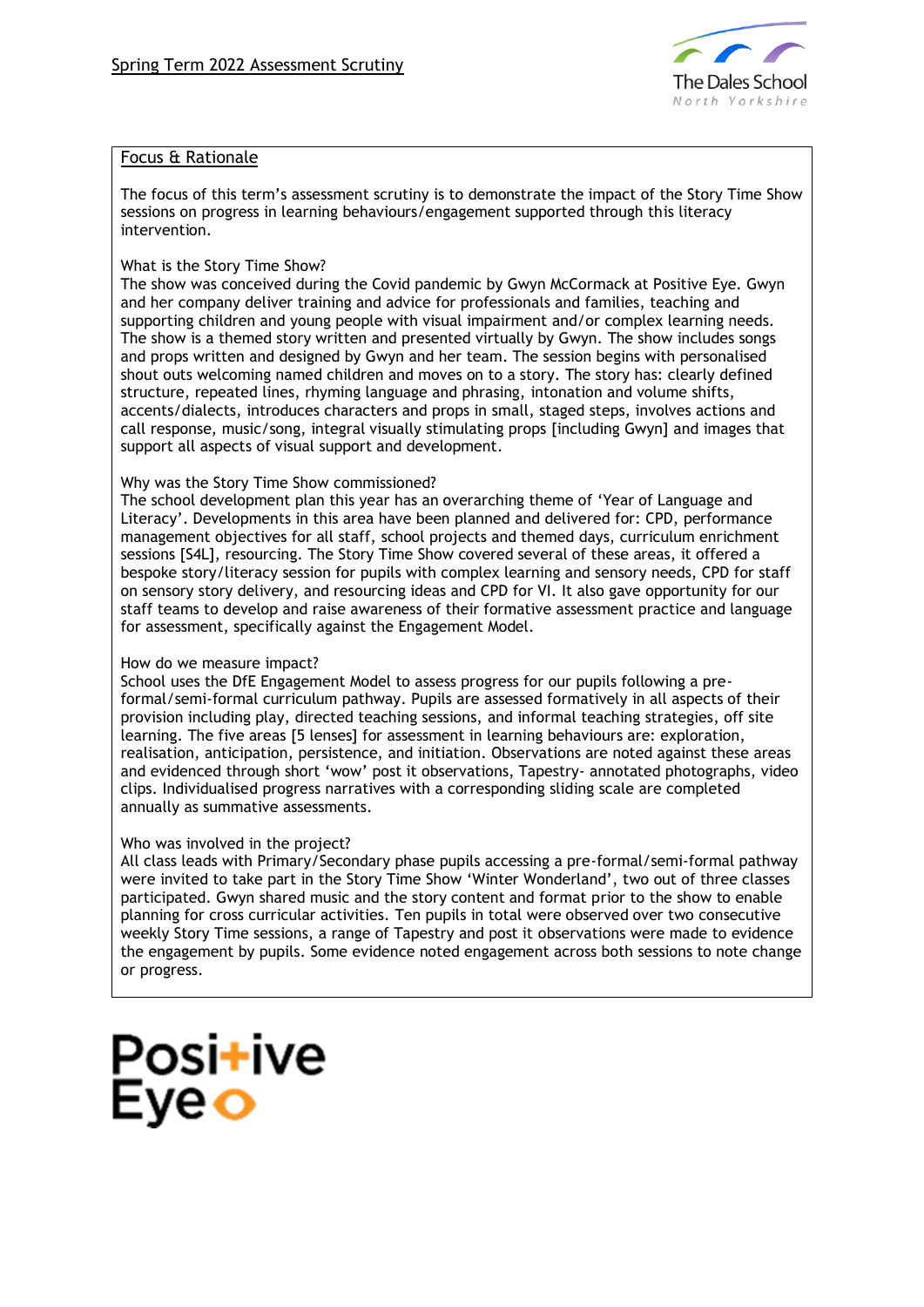

| Green<br><b>Class</b> |                                                                 |                                                                         | 5 Lenses of Engagement Observations Recorded & Evidenced                                                                                                                                                                                                                                                                                                                                                                                                                                                                                                                                                                                                                                                                                                                                                                                                                                                                                                                                                                                                                                                                                                                                                                                                                              |
|-----------------------|-----------------------------------------------------------------|-------------------------------------------------------------------------|---------------------------------------------------------------------------------------------------------------------------------------------------------------------------------------------------------------------------------------------------------------------------------------------------------------------------------------------------------------------------------------------------------------------------------------------------------------------------------------------------------------------------------------------------------------------------------------------------------------------------------------------------------------------------------------------------------------------------------------------------------------------------------------------------------------------------------------------------------------------------------------------------------------------------------------------------------------------------------------------------------------------------------------------------------------------------------------------------------------------------------------------------------------------------------------------------------------------------------------------------------------------------------------|
|                       | Session 1                                                       | Session 2                                                               | <b>Further Information</b>                                                                                                                                                                                                                                                                                                                                                                                                                                                                                                                                                                                                                                                                                                                                                                                                                                                                                                                                                                                                                                                                                                                                                                                                                                                            |
| Pupil A               | Exploration<br><b>Initiation</b>                                | Realisation<br>Initiation<br>Persistence                                | Initial engagement was positive, pupils' realisation of a new and<br>exciting visual show was clear and captured attention, especially<br>when their name was called. Pupils initiated and responded to the<br>show by vocalising, stilling and turning, moving arms and legs, verbally<br>responding within context, smiling and laughing. There was a general<br>increase in pupils' engagement levels from Session 1 to 2. Engagement<br>quality increased as well as the amount of different engagement areas<br>noted. Anticipation was observed in most pupils as the session began<br>and Gwyn introduced the show, increased persistence as pupils<br>anticipated what was happening and therefore motivated to engage<br>for longer.<br>Extraneous factors that supported engagement included the<br>environment, for Session 2 most pupils accessed the darkened small<br>sensory room. The combination of repeated and routine story activity<br>and optimum environmental support enhanced learning and<br>opportunities to develop engagement. High staffing levels with<br>supporting story sensory props also impacted positively on the learning<br>experience. It should be noted that for some health needs also<br>impacted negatively on some pupils' engagement. |
| Pupil B               | Realisation<br><i>Initiation</i><br>Anticipation<br>Persistence | Exploration<br>Realisation<br>Initiation<br>Anticipation<br>Persistence |                                                                                                                                                                                                                                                                                                                                                                                                                                                                                                                                                                                                                                                                                                                                                                                                                                                                                                                                                                                                                                                                                                                                                                                                                                                                                       |
| Pupil C               | Realisation<br><b>Initiation</b>                                | Exploration<br>Realisation<br>Initiation<br>Anticipation<br>Persistence |                                                                                                                                                                                                                                                                                                                                                                                                                                                                                                                                                                                                                                                                                                                                                                                                                                                                                                                                                                                                                                                                                                                                                                                                                                                                                       |
| Pupil D               | Realisation<br><b>Initiation</b>                                | Realisation<br><b>Initiation</b><br>Anticipation                        |                                                                                                                                                                                                                                                                                                                                                                                                                                                                                                                                                                                                                                                                                                                                                                                                                                                                                                                                                                                                                                                                                                                                                                                                                                                                                       |
| Pupil E               | <b>Initiation</b><br>Anticipation<br>Persistence                | <b>Initiation</b><br>Anticipation<br>Persistence                        |                                                                                                                                                                                                                                                                                                                                                                                                                                                                                                                                                                                                                                                                                                                                                                                                                                                                                                                                                                                                                                                                                                                                                                                                                                                                                       |

| Purple       | 5 Lenses of Engagement Observations Recorded & Evidenced |                           |                                                                         |  |
|--------------|----------------------------------------------------------|---------------------------|-------------------------------------------------------------------------|--|
| <b>Class</b> |                                                          |                           |                                                                         |  |
|              |                                                          |                           | <b>Further Information</b>                                              |  |
|              | Session                                                  | <b>Session</b>            |                                                                         |  |
| Pupil A      | Realisation                                              |                           | The observation notes were for one session and didn't specify which     |  |
| Pupil B      | Initiation                                               |                           | session it was, for one pupil there were observations for each session. |  |
|              | Realisation                                              |                           | Initial observations were positive and demonstrated a good level of     |  |
|              | Persistence                                              |                           | engagement, especially around realisation as pupils attended to the     |  |
| Pupil C      | Realisation                                              |                           | sound and visual sensory impact of the show- looking to and locating    |  |
|              | Anticipation                                             |                           | the screen and stilling, smiling, and becoming animated. Again, the     |  |
|              | Persistence                                              |                           | name call supported realisation and anticipation. Pupils were           |  |
| Pupil D      | Exploration                                              |                           | persistent in attending and maintaining focus for a period, one pupil   |  |
|              | Anticipation                                             |                           | tolerated wearing their hearing aids for the whole session. Where a     |  |
|              | Realisation                                              |                           | second session was observed anticipation was noted indicating the       |  |
| Pupil E      | <b>Initiation</b>                                        | Initiation                | pupil remembered the show and routine from the previous week and        |  |
|              | Anticipation                                             | Anticipation              | initiated interaction with a supporting adult.                          |  |
|              | Persistence                                              | Realisation               | The sessions were presented to the whole class in a classroom           |  |
|              |                                                          | Persistence               | environment, a smaller group in a smaller space may have given more     |  |
|              |                                                          |                           | impact and supported engagement further. A baseline initial             |  |
|              |                                                          |                           | observation [session 1] followed by comparative observations [session   |  |
|              |                                                          |                           | 2] would have given opportunity to demonstrate/evidence further         |  |
|              |                                                          |                           | progress. Where comparative observations were made it showed            |  |
|              |                                                          |                           | increased engagement.                                                   |  |
| - 1          |                                                          | $\mathbf{v}$ $\mathbf{v}$ |                                                                         |  |

Blue increase in engagement. Yellow maintenance of engagement.

# Conclusion and Actions

The Story Time Show has a positive impact on supporting and increasing engagement levels for pupils with complex learning needs accessing a pre-formal curriculum.

The Story Time Show and Positive Eye have supported VI awareness in some classes and impacted directly on practice e.g., black backgrounds for presenting symbols, high contrast symbols, learning props given high contrast colours, signing puppet in high contrast colour scheme. Staff follow and access Gwyn's FB page for links, ideas and to support/inform their teaching.